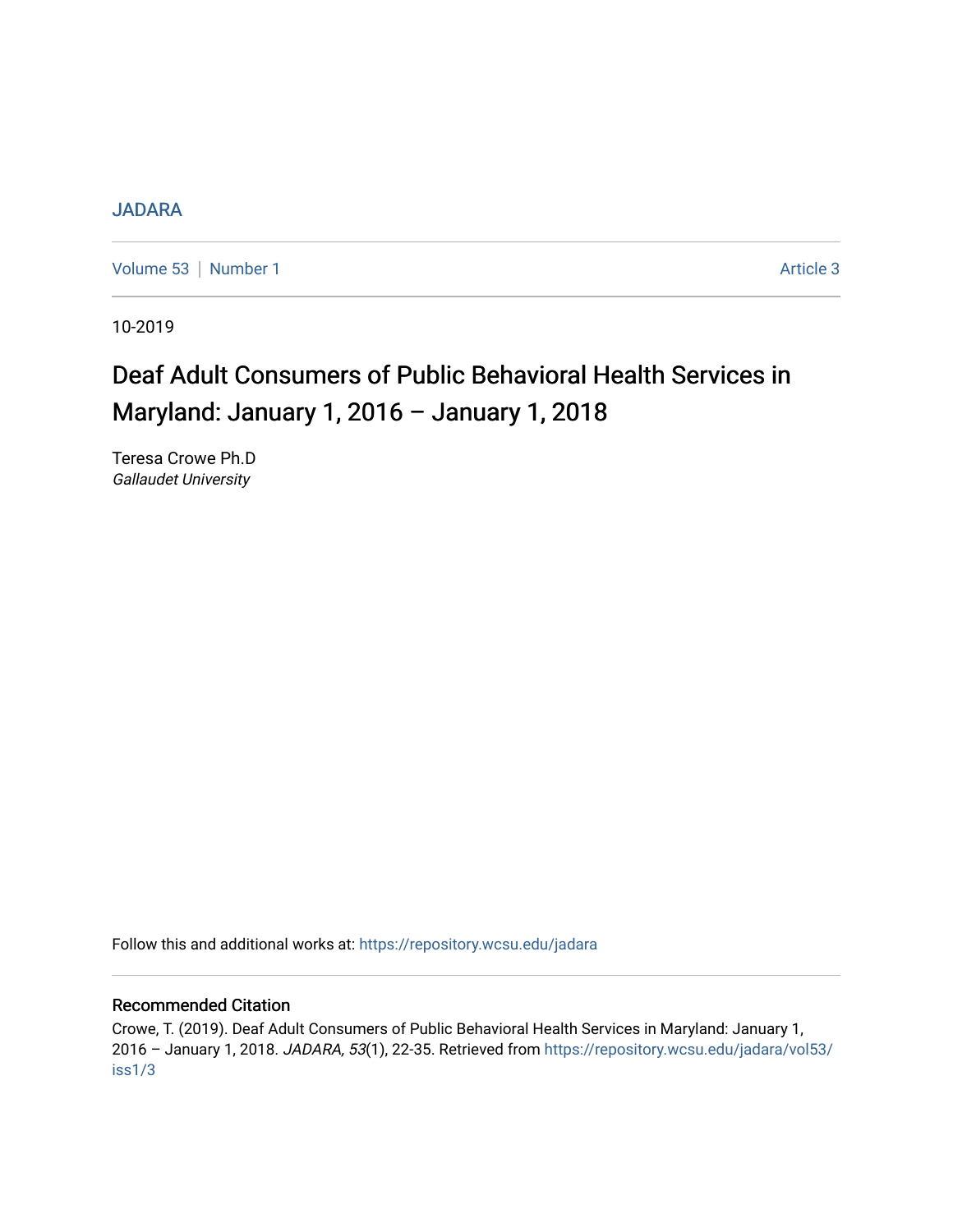#### **Introduction**

The public behavioral health care system in the United States consists of a huge network that falls under the purview of the Substance Abuse and Mental Health Services Administration (SAMHSA) under the U.S. Department of Health and Human Services. It is an agency responsible for leading public health efforts to support behavioral health and reduce the impact of substance abuse and mental illness (SAMHSA, 2018). There are several centers under the purview of SAMHSA, including the Center for Behavioral Health Statistics and Quality, the Center for Mental Health Services, the Center for Substance Abuse Prevention, and the Center for Substance Abuse Treatment. These centers collect national behavioral health data, research, and evaluation information for practitioners, health promotion specialists, policymakers, and consumers.

Each state has its own public behavioral health system that includes service provision, data collection, and information dissemination of mental health and substance use to the public. In Maryland, the Behavioral Health Administration (BHA), formerly known as the Department of Mental Health and Hygiene Administration, oversees statewide behavioral health services for Marylanders (Maryland Behavioral Health Administration, 2018). The Office of Adult Services and Special Needs Populations oversees the statewide planning, implementation, and monitoring of special populations. According to BHA, special populations include individuals who are homeless, deaf or hard of hearing, trauma survivors, incarcerated, and/or women. Beacon Health Options, a sub-contractor for BHA, administers and manages services for all individuals, including special populations, who have public medical assistance (MA) health insurance plans and who are uninsured but eligible for services.

BHA in Maryland collects behavioral health data about consumers who receive MA or are uninsured by using the Outcomes Measurement System (OMS) interview. Up until this point, statewide data on deaf consumers was not available. In collaboration with researchers at Beacon Health Options and University of Maryland and by cross-referencing multiple state-level databases, data on deaf consumers were made available to the author with permission. The focus of this paper is to describe state-level outcomes of consumers who were identified as deaf.

#### **Literature Review**

Historically, service providers and researchers have not given deaf consumers equitable attention in the areas of behavioral health services despite indications that there are significant numbers of deaf individuals (Anderson, Craig, & Ziedonis, 2016; Crowe, 2017a; Mathos & Pollard, 2016). The United States Census Bureau's (2018) last report identified 7.6 million individuals who reported having "difficulty with hearing," but did not distinguish between those who use American Sign Language (ASL) as a primary language and those who do not. In addition, the Census Bureau data did not include consumers of behavioral health services. However, in Maryland, two items were added to the OMS interview asking if the individual is deaf and an "other" box that allows clinicians to indicate the primary language as ASL. This modification now allows researchers to access data about deaf consumers of behavioral health services to evaluate treatment outcomes and other demographic characteristics of this invisible minority group.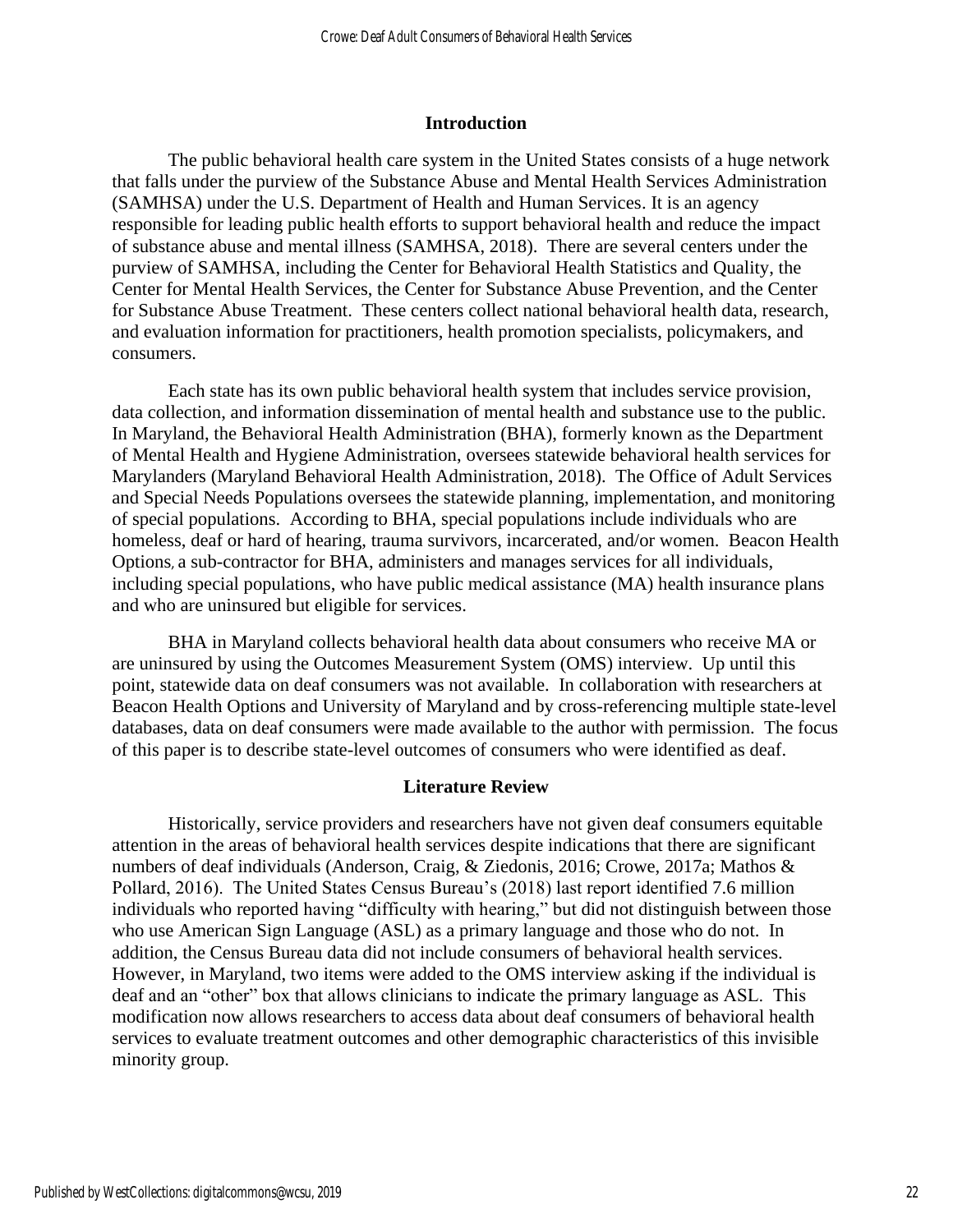Deaf individuals who use ASL as their primary mode of communication are underserved in many areas of care, including somatic health and behavioral health (Anderson, Craig, & Ziedonis, 2016; Crowe, 2017a; Crowe, 2017b; Kuenburg, Fellinger, & Fellinger, 2016; Pertz, Plegue, Diehl, Zazove, & McKee, 2018; Wilson & Schild, 2014). They face a number of barriers that impact the accessibility and quality of services. These barriers include: language barriers, limited health literacy, fear of stigma, concerns about confidentiality, limited access to interpreters who are fluent in ASL, lack of culturally and linguistically competent providers, and lack of services customized for deaf individuals. Such barriers lead to disparities in behavioral health care between deaf people and the general population (Anderson, Craig, & Ziedonis, 2016; Behl & Kahn, 2015; Crowe, 2017a; Kuenburg, Fellinger, & Fellinger, 2016; Pertz, Plegue, Diehl, Zazove, & McKee, 2018; Wilson & Schild, 2014).

Some studies indicate that many deaf individuals are at risk for higher levels of abuse, behavioral health problems, intimate partner violence, and trauma (Anderson, Craig, & Ziedonis, 2016; Anderson, 2010; Crowe, 2015; Fellinger, Holzinger, & Pollard, 2012; Pertz, Plegue, Diehl, Zazove, & McKee, 2018). In a study of 228 deaf and hard of hearing adults, the majority of participants reported having emotional, relational, and situational problems, but the majority of them did not seek help with those problems (Crowe, 2017c). More than 90% of participants reported struggling with stress, anxiety, unhappiness, and/or depression. Rather than seeking professional assistance, however, deaf individuals most often looked to family members and deaf friends for help. Many participants also reported feelings of discrimination and turned toward resources within the deaf community for support.

In another study of 422 deaf individuals, respondents indicated that they would consider telemental health services if there was an ASL-fluent and culturally knowledgeable clinician (Crowe, 2017a). Participants in this study also reported that they would seek help through telemental health services to address a variety of behavioral health problems, such as anxiety, mood disorders, psychosis, suicidal ideation, alcohol and drug use, relationship problems, marital problems, and conflict or anger. Other research studies support the finding that deaf individuals are more likely to see help if they have mental health providers who are fluent in ASL and understand cultural nuances (Blaiser, Behl, Callow-Heusser, C., & White, 2013; Wilson, Guthmann, Embree, & Fraker, 2015).

In Maryland, like many other states, there are limited numbers of providers who are fluent in ASL and knowledgeable about the sociocultural norms of the deaf community. However, the lack of availability of providers is only one aspect of the behavioral health care services for deaf individuals. Another aspect is the estimate of how many deaf individuals who need services and what kinds of issues they have. Several studies indicate that approximately 80% to 90% of deaf individuals with behavioral health problems do not seek services (Behl & Kahn, 2015; Blasier, Behl, Callow-Heusser, & White, 2013; Wilson & Schild, 2014). If this estimate is accurate, it begs the question: 80%-90% of *how many* deaf individuals? The purpose of this study is to answer this question in part by analyzing data from deaf consumers receiving medical assistance who obtained behavioral health care services in Maryland from January 1, 2016 to January 1, 2018. The research questions guiding this study were:

• What is the demographic profile, including diagnoses, of deaf or hard of hearing adults in the Maryland behavioral health care system?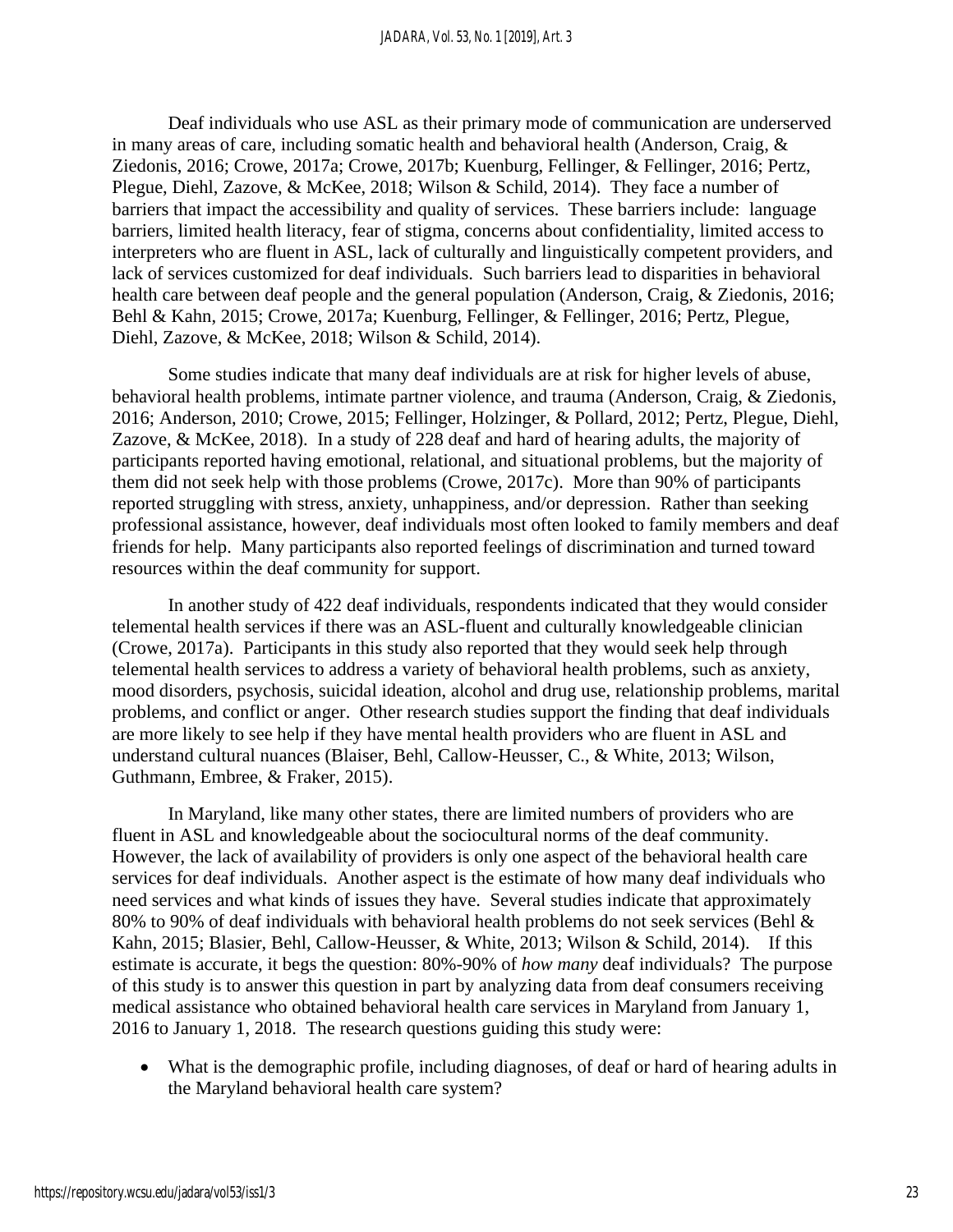- Are there significant relationships between variables, specifically gender, living situation, homelessness, arrests, cigarette smoking, substance use, recovery, psychosocial functioning, legal system involvement, and employment?
- Are any variables significant predictors of diagnoses?

## **Methodology**

# **Participants**

Deaf participants were extracted from the Maryland BHA OMS database from January 2016 to January 2018. The total number of participants, hearing and deaf, was 132,214 individuals for the same time period. The participants of this exploratory study included 7,474 deaf individuals, almost six percent (5.65%) of the total number of behavioral health consumers. The mean age was  $44.08$  years  $(SD = 12.29)$  and ranged from 18 to 72 years old. The sample included 3,487 men (46.70%) and 3,987 women (53.3%). Race and ethnicity were not included as part of the OMS database, and therefore was not reported.

## **Measures**

The OMS is an interview used by behavioral health care providers in Maryland and their clients who have medical assistance. The state uses OMS data to track trends in the behavioral health system as a whole. Clinicians use the OMS for clinical assessment and treatment planning. Clinicians are required to submit clients' answers to the OMS questionnaire if a) they receive services from outpatient mental health centers (OMHCs), federally qualified health centers (FQHCs), hospital-based clinics (HSCRC), local health departments, chronic hospital clinics, special chronic hospital clinics, and Level I substance-related disorder (SRD) providers, and b) have medical assistance as their sole health insurance plan. According to the data analysis manager for the state database, there are no studies of the psychometric properties of the OMS subscales (T. Santoni, personal communication, October 2, 2018).

The OMS questionnaire includes a manual for interviewing techniques, special interviewing instructions for child and adolescent clients and special situations such as those who do not speak English, and caregiver interviews. The OMS interview also includes questions about several life domains, including living situation, psychiatric symptoms, substance use, psychosocial functioning, employment, recovery/resilience, legal system involvement, and somatic health. Furthermore, the OMS questionnaire includes two subscales, including five items from the Maryland Assessment of Recovery Scale – Short Form (MARS) and 24 items of the BASIS-24, an instrument designed to assess psychiatric symptoms.

The MARS questions instruct consumers to rate their perspectives about self-confidence, hopes for the future, making good choices, ability to set goals, and self-acceptance. Answers are rated on a Likert scale ranging from (1) not at all to (5) very much. Higher scores indicate greater recovery. Cronbach's alpha for this sample was .86.

The BASIS-24 instrument measures consumer perspectives about their psychiatric symptoms, including depression, relationships, self-harm, emotional lability, psychosis, and psychosocial functioning. Answers are rated on a Likert scale ranging from (1) no difficulty to (5) extreme difficulty. Lower scores indicate less frequency and/or severity. Cronbach's alpha for this sample was .741. Below are the following significant predictors of diagnoses: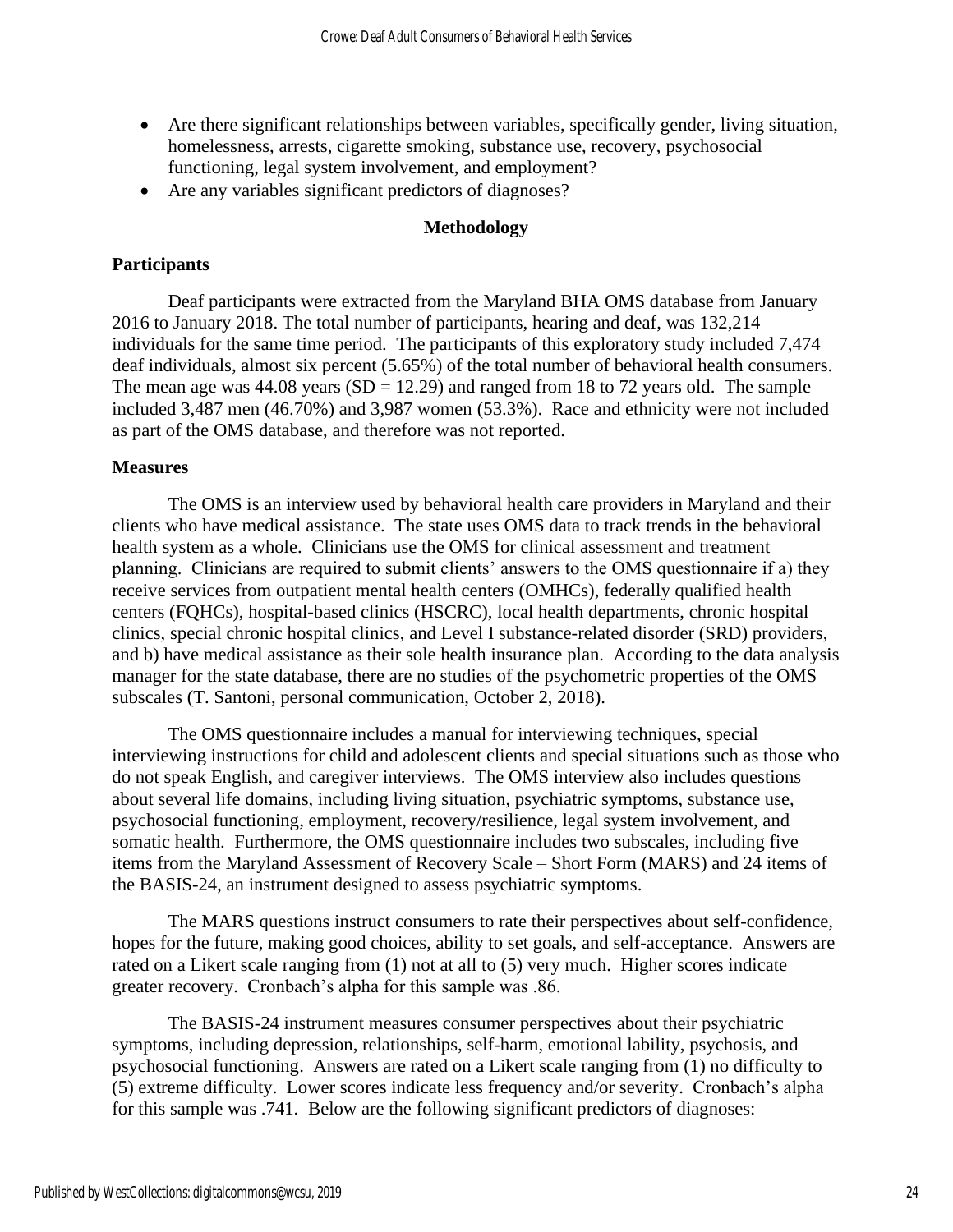- Mental and behavioral disorders due to psychoactive substance use: Deaf children were 3.66 times less likely ( $p < .0001$ ) and deaf adults between  $18 - 29$  years old were .57 times less likely (p<.0001) to be diagnosed.
- Schizophrenia, schizotypal, delusional, and other non-mood psychotic disorders: Deaf children were 3.80 times less likely ( $p<0.001$ ) and deaf adults  $18-29$  years old were .39 times less likely (p=.03) to be diagnosed.
- Mood or affective disorders: Deaf children were 1.48 times less likely (p<.0001) and deaf adults  $18 - 29$  years old were .45 times less likely ( $p \lt 0.0001$ ) to be diagnosed.
- Anxiety, dissociative, stress-related, somatoform, and other non-psychotic mental disorders: Deaf children were .36 times more likely to be diagnosed ( $p = .007$ ).
- Intellectual disabilities: Deaf adults  $18 29$  years old were 1.17 times more likely to be diagnosed ( $p = .005$ ).
- Pervasive and specific developmental disorders: Deaf children were 3.63 times less more likely ( $p = .001$ ) and deaf adults  $18 - 29$  years old were 4.50 times more likely ( $p < .0001$ ) to be diagnosed.
- Behavioral and emotional disorders with onset usually occurring in childhood and adolescence: Deaf children were 2.96 times more likely  $(p<.0001)$  and deaf adults  $18 -$ 29 years old were 1.48 times more likely (p<.0001) to be diagnosed.

# **Procedures**

Data were obtained by submitting a written request to the BHA in Maryland. Researchers from Beacon Health Options and University of Maryland compiled a database of deaf adults and children receiving behavioral health services from January 1, 2016 to January 1, 2018; the database did not include personal identifiers of individual consumers. The researcher extracted the deaf adult consumers from the database for this paper. This study was approved by the IRB at Gallaudet University.

## **Results**

# **Living Situation**

Eighty percent of the sample  $(n = 5976)$  reported living in independent residences, boarding houses, or rooming houses. A little over  $10\%$  ( $n = 783$ ) of the sample reported living in community agency facilities, such as residential rehabilitation programs, group homes, halfway houses, recovery residences, school dormitories, or crisis residences. Close to 9% (*n* = 650) of the sample reported living in other living situations, such as with family members, friends, or caregivers. Approximately 5% (*n* = 384) individuals reported being homeless, and about 13% (*n* = 982) reported being homeless in the past six months. Sixty-five deaf adult consumers (0.9% of the sample) reported living in institutional settings, such as assisted living, skilled nursing facilities, hospitals, jails, or correctional facilities. The majority of respondents,  $44.5\%$  ( $n =$ 2626), reported that they were quite a bit or very satisfied with their current residence.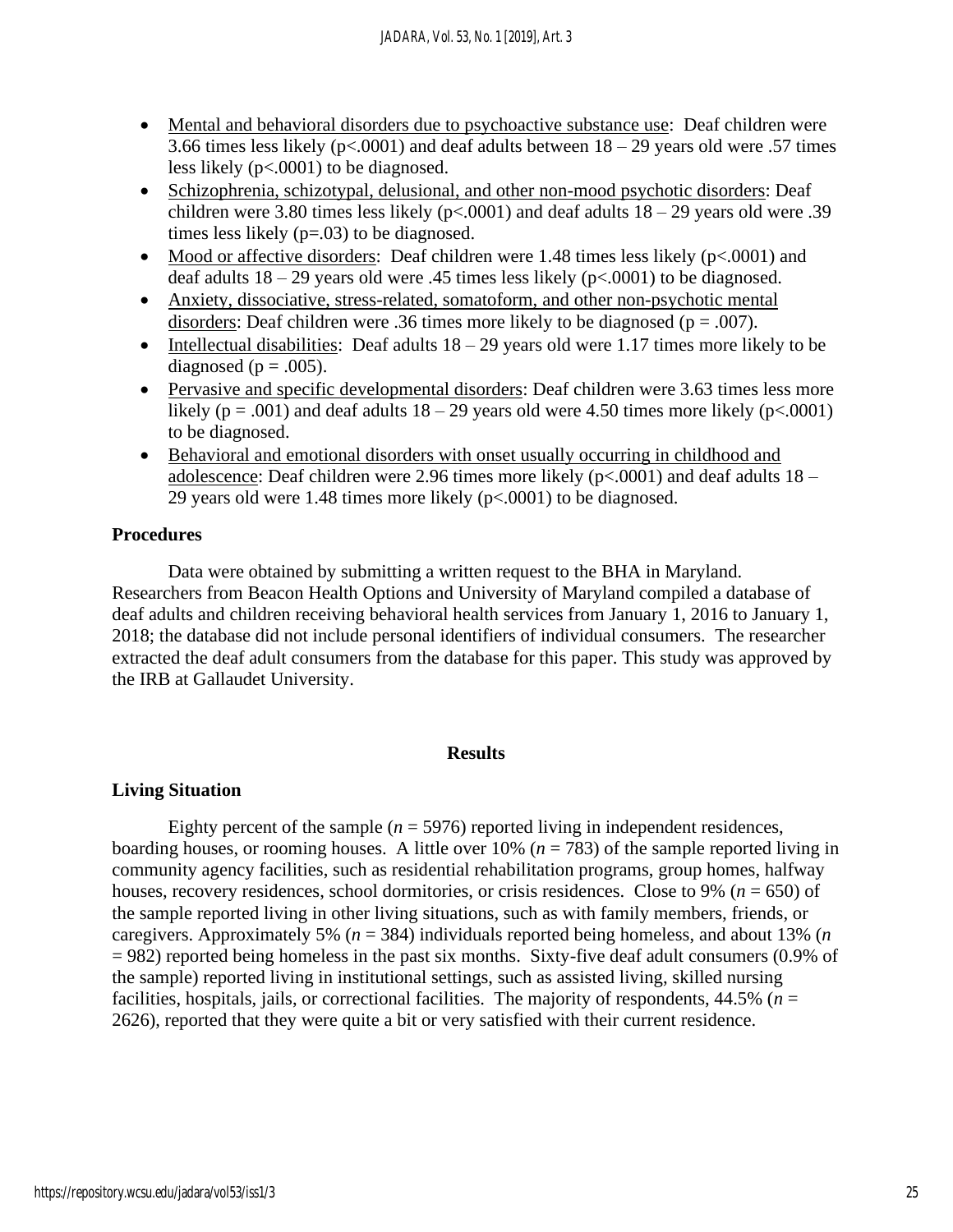# **Recovery, Functioning, Psychiatric Symptoms, Diagnosis, and Substance Abuse**

The mean score on the MARS was  $3.34$  (SD = .94) indicating that consumers feel somewhat confident in their recovery and functioning. This was confirmed by a separate item that asked specifically about satisfaction with recovery whose mean score was  $3.31$  (SD = 1.22). See table 1.0 for item means on the MARS instrument.

# **Table 1**

*Item Means on the MARS-SF Instrument*

| Item                                                  | N    | Mean  | Std.      |
|-------------------------------------------------------|------|-------|-----------|
|                                                       |      |       | Deviation |
| I am confident that I can make positive changes in my | 5659 | 2.72. | 1.18      |
| life.                                                 |      |       |           |
| I am hopeful about the future.                        | 5660 | 2.62  | 1.14      |
| I believe I make good choices in my life.             | 5660 | 3.05  | 1.11      |
| I am able to set my own goals in life.                | 5658 | 3.07  | 1.12      |
| I feel accepted as who I am.                          | 5652 | 2.45  | 1.30      |

\* Items on the MARS-SF were optional for consumers to answer. Thus, the numbers of individuals answering the questions may be less than the total sample.

The mean score on the BASIS-24, which measured psychiatric symptoms, was 1.61 (SD = .72) indicating that deaf consumers in the sample had moderate difficulty with psychiatric symptoms. See Table 2 for the subscale means of the BASIS-24.

# **Table 2**

| <b>Subscale</b>           | N    | <b>Mean</b> | <b>Std. Deviation</b> |
|---------------------------|------|-------------|-----------------------|
| <b>Overall Adult</b>      | 5662 | 3.00        | .85                   |
| <b>Functioning</b>        |      |             |                       |
| <b>Emotional Lability</b> | 5629 | 2.03        | 1.09                  |
| <b>Depression</b>         | 5621 | 1.93        | .93                   |
| <b>Relationship</b>       | 5629 | 1.68        | .93                   |
| <b>Psychosis</b>          | 5630 | .97         | 1.04                  |
| <b>Substance Abuse</b>    | 5591 | .79         | .99                   |
| Self-harm                 | 5657 | .42         | .76                   |

*Subscale Means of the BASIS-24\**

\* Items on the BASIS-24 were optional for consumers to answer. Thus, the numbers of individuals answering the questions may be less than the total sample.

The OMS questionnaire included ICD-10 (International Classification of Disease,  $10<sup>th</sup>$ edition) codes which correspond to primary psychiatric diagnoses. In general, behavioral health ICD-10 codes are in 11 general categories:

- 1) Mental disorders due to known physiological conditions
- 2) Mental and behavioral disorders due to psychoactive substance use
- 3) Schizophrenia, schizotypal, delusions, and other non-mood psychotic disorders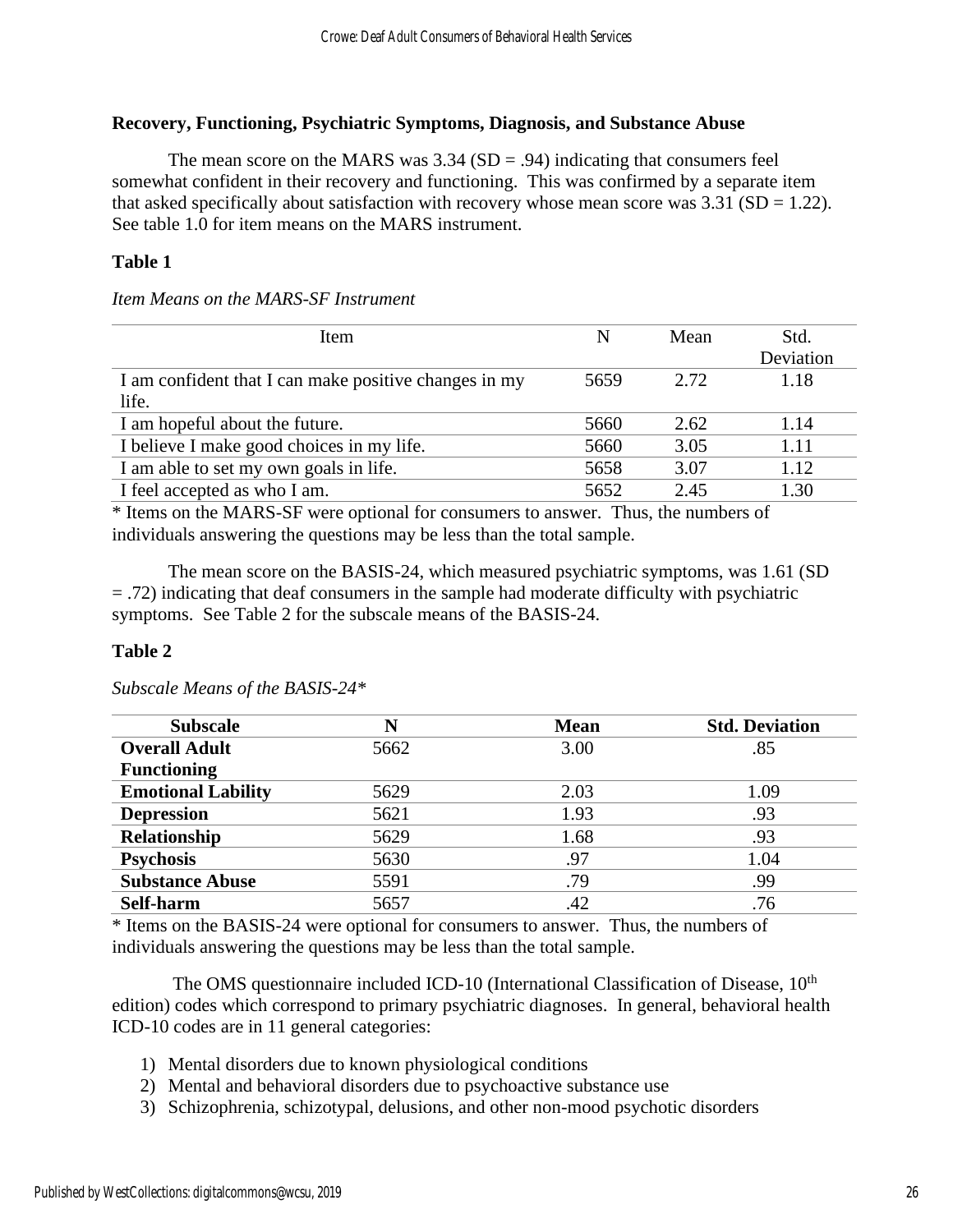- 4) Mood (affective) disorders,
- 5) Anxiety, dissociative stress-related, somatoform, and other nonpsychotic mental disorders
- 6) Behavioral syndromes associated with physiological disturbances and physical factors
- 7) Disorder of adult personality and behavior
- 8) Intellectual disabilities
- 9) Pervasive and specific developmental disorders
- 10) behavioral and emotional disorders with onset usually occurring in childhood and adolescence
- 11) Unspecified mental disorder.

Approximately 43% of the sample was diagnosed with a mood disorder, such as depression and bipolar disorder. Nearly a quarter of the sample (24.35%) was diagnosed with a substance abuse disorder. The third highest category of diagnoses, anxiety disorders, had 13.21% of the sample; see Table 3 for frequency counts of diagnostic categories.

# **Table 3**

Frequency counts of diagnostic categories.

| $ICD-10$<br>Codes   | <b>Categories</b>                                                                               | <b>Frequency</b> | <b>Percent of</b><br>the Sample |
|---------------------|-------------------------------------------------------------------------------------------------|------------------|---------------------------------|
| F01-09              | Mental disorders due to known physiological<br>conditions                                       | 27               | 0.36                            |
| F10-19              | Mental and behavioral disorders due to<br>psychoactive substance use                            | 1820             | 24.35                           |
| F <sub>20</sub> -29 | Schizophrenia, schizotypal, delusions, and other<br>non-mood psychotic disorders                | 589              | 7.88                            |
| F30-39              | Mood (affective) disorders                                                                      | 3239             | 43.33                           |
| F40-48              | Anxiety, dissociative stress-related,<br>somatoform, and other nonpsychotic mental<br>disorders | 987              | 12.21                           |
| F50-59              | Behavioral syndromes associated with<br>physiological disturbances and physical factors         | $\overline{4}$   | 0.05                            |
| F60-69              | Disorders of adult personality and behavior                                                     | 75               | 1.00                            |
| F70-79              | Intellectual disabilities                                                                       | 25               | 0.33                            |
| F80-89              | Pervasive and specific developmental disorders                                                  | 23               | 0.31                            |
| F90-98              | Behavioral and emotional disorders with onset<br>usually occurring in childhood and adolescence | 222              | 2.97                            |
| <b>F99</b>          | Unspecified mental disorder                                                                     | 463              | 6.19                            |
|                     | <b>TOTAL</b>                                                                                    | 7474             |                                 |

Approximately1820 deaf individuals were diagnosed with substance use disorder. An alarmingly high number, almost three-quarters of those were diagnosed with opioid-related disorders. See table 4.0 for frequency counts of detailed substance abuse diagnoses.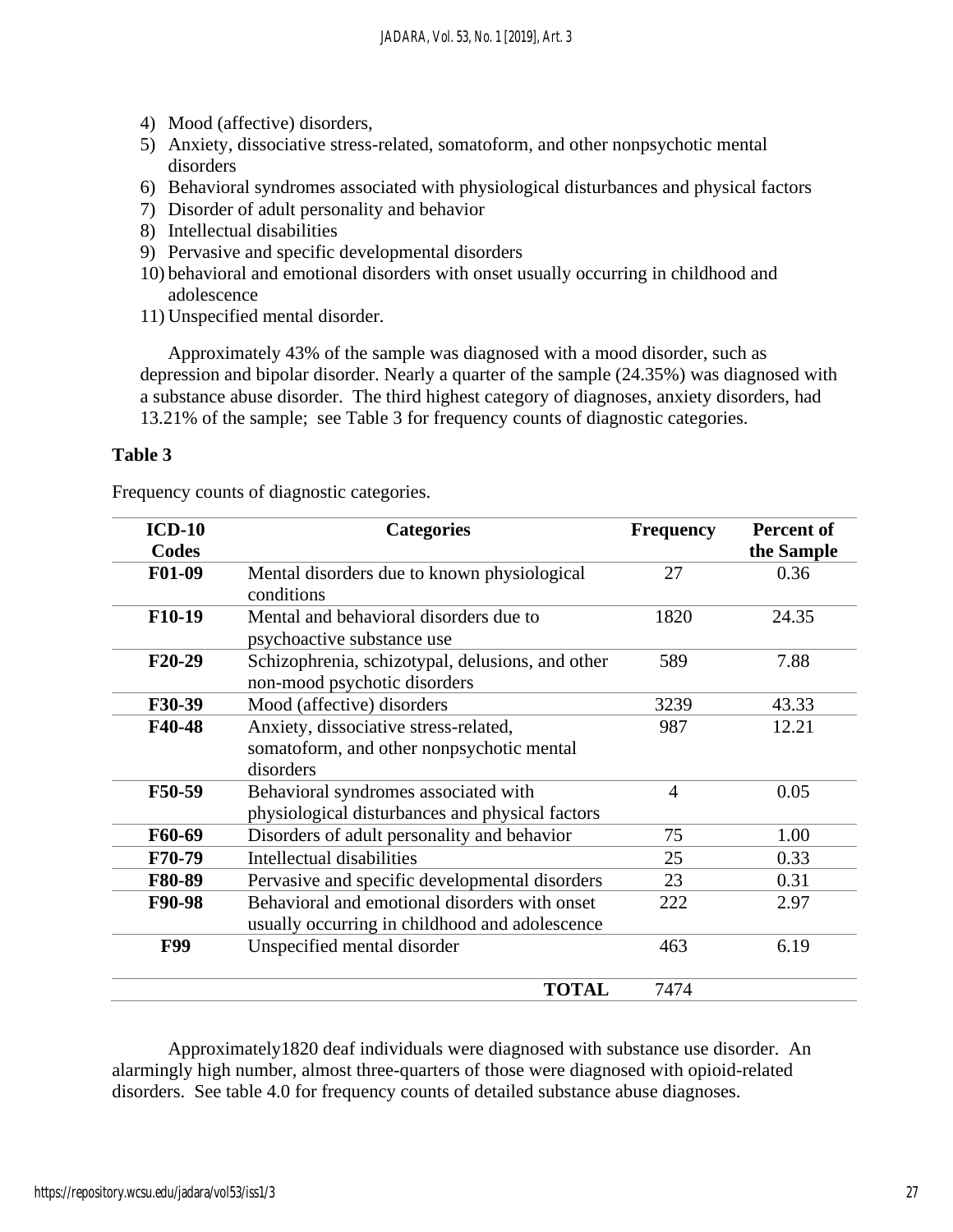| $ICD-10$   | <b>Categories</b>                              | <b>Frequency</b> | <b>Percent of</b> |
|------------|------------------------------------------------|------------------|-------------------|
| Codes      |                                                |                  | the Sample        |
| <b>F10</b> | Alcohol-related disorders                      | 292              | 16.04             |
| <b>F11</b> | Opioid-related disorders                       | 1322             | 72.64             |
| F12        | Cannabis-related disorders                     | 72               | 3.97              |
| <b>F13</b> | Sedative, hypnotic, or anxiolytic-related      | 3                | 0.16              |
|            | disorders                                      |                  |                   |
| <b>F14</b> | Cocaine-related disorders                      | 49               | 2.69              |
| F15        | Other stimulant-related disorders              | 36               | 1.98              |
| <b>F16</b> | Hallucinogen-related disorders                 | 3                | 0.16              |
| <b>F17</b> | Nicotine dependence                            | 4                | 0.22              |
| <b>F18</b> | Inhalant-related disorders                     | $\overline{0}$   | $\overline{0}$    |
| <b>F19</b> | Other psychoactive substance-related disorders | 39               | 2.14              |
|            | <b>TOTAL</b>                                   | 1820             | 100               |

**Table 4.0:** Frequency counts of substance abuse diagnoses.

# **Employment**

Only 17.5%  $(n = 1310)$  of the sample reported being currently employed. Of those, approximately half (48.4%,  $n = 679$ ) reported that they were satisfied with their employment from quite a bit to very much. Over half of those working  $(51.9\%, n = 765)$  reported they worked from 31 hours per week to more than 40 hours per week.

## **Legal System Involvement**

Approximately six percent of the sample  $(n = 463)$  reported being arrested and in jail or prison in the past six months.

# **Somatic Health**

More than half of the respondents  $(53.8\%, n = 4021)$  reported that they smoke cigarettes. Approximately 85% (*n* = 3070) reported smoking between one and 20 cigarettes per day. See table 5.0 for frequency counts of types of smoking. Out of 5,446 respondents who answered a question about how they rated their health, approximately 85% ( $n = 4601$ ) reported they were in good to excellent health. See Table 5 for the frequency counts of the types of smoking participants used.

# **Table 5**

Frequency Counts of Types of Smoking.

| <b>Type of smoking</b>            |     | Percent of the<br><b>Sample</b> |
|-----------------------------------|-----|---------------------------------|
| Cigars, cigarillos, little cigars | 358 | 4.8                             |
| Chewing tobacco, dip, snuff       | 115 |                                 |
| E-Cigarettes, vapes               | 396 | 5.3                             |
| Hookah, water pipes               | 48  | 0.6                             |
| Bidis, kreteks, clove cigarettes  | 216 | 2.9                             |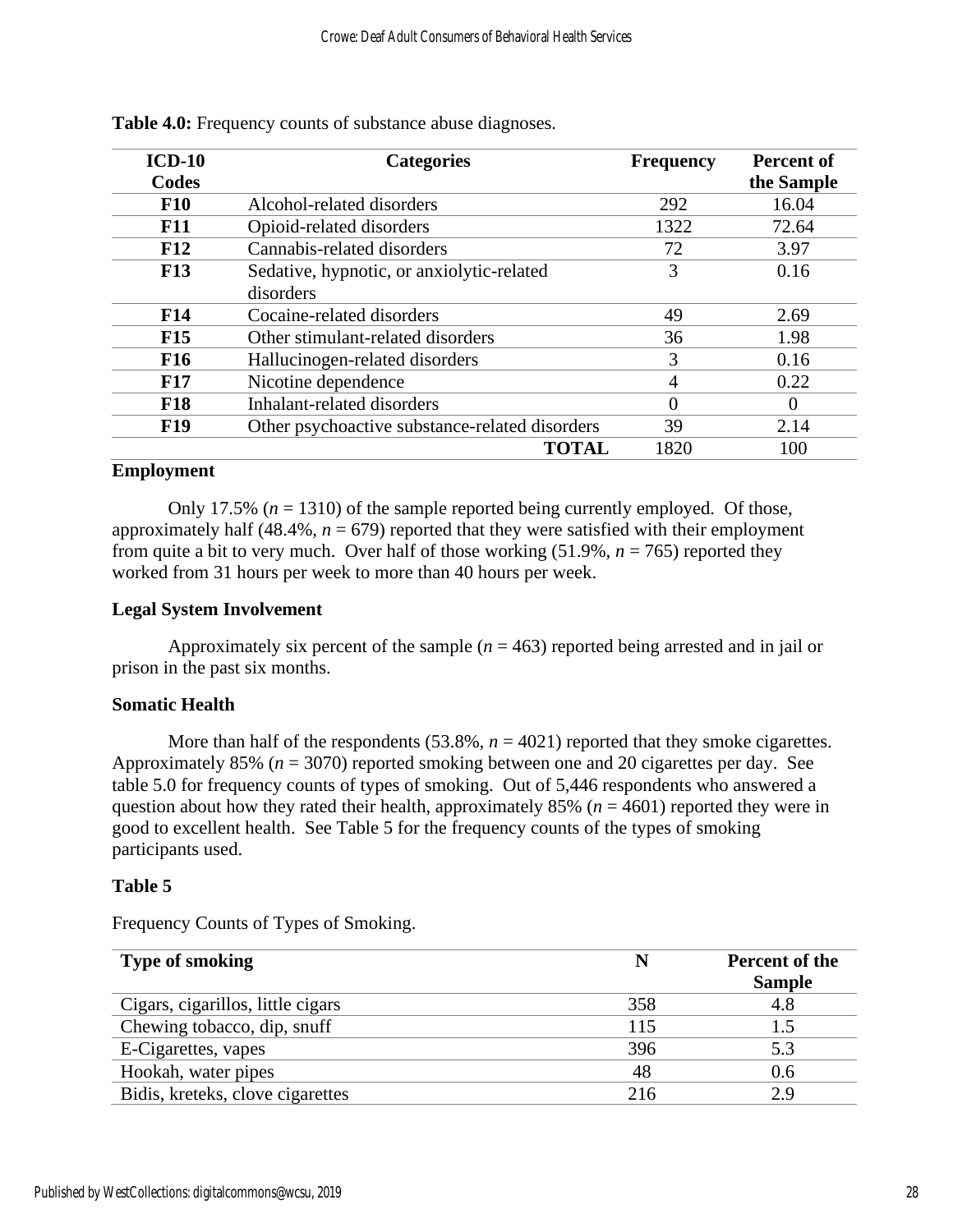## **Post Hoc Analyses**

Because this was the first statewide-level data collection on deaf consumers of public behavioral health services in Maryland, the researcher conducted additional post hoc analyses to examine specific variables in greater detail. Included were relevant non-significant findings as part of the exploratory analyses so future research studies could evaluate these results.

**Gender.** An independent samples t-test was conducted to examine whether there were differences between men and women on the BASIS-24 scale, which measured psychiatric symptoms, and the MARS scale, which measured recovery and functioning. There were no significant differences on scores between men and women on either scale. Next, a chi-square analysis was conducted to examine whether there were gender differences between ICD-10 diagnostic codes, that is, whether males or females were diagnosed more frequently with particular diagnoses. The results of this analysis were non-significant.

**ICD-10 Diagnoses.** Chi-square analyses were conducted to examine whether there were significant relationships between several nominal-level variables.

- There was a significant relationship between individuals' diagnoses and their living environments ( $\chi^2$  = 410.34, 40, p < .0001).
- There was a significance relationship between individuals' diagnoses and their satisfaction with their living environments ( $\chi^2$  = 134.85, 40, p < .0001).
- There was a significant relationship between individuals' diagnoses and whether they were homeless in the past six months ( $\chi^2$  = 94.36, 20, p < .0001).
- There was a significant relationship between individuals' diagnoses and whether they were arrested ( $\chi^2 = 118.25, 10, p < .0001$ ) or incarcerated ( $\chi^2 = 113.97, 10, p$  $< .0001$ ).
- There was a significant relationship between individuals' diagnoses and whether they were employed ( $\chi^2 = 125.24$ , 10, p < .0001).
- There was a significant relationship between individuals' diagnoses and whether they smoked cigarettes ( $\chi^2$  = 410.01, 10, p < .0001).
- There was a significant relationship between individuals' diagnoses and their health ( $\chi^2$  = 259.53, 40, p < .0001).
- There was a significant relationship between ICD codes and scores on the BASIS-24 (R = .2019,  $p < .0001$ ) and the MARS (R = -1.60,  $p < .0001$ ).

A multinomial logistic regression was conducted in order to examine whether age, gender, and/or MARS scores were predictors of diagnoses. Age was categorized into three groups: child under 18 years old, adult 18-29 years old, and adult over 30 years old. The goodness-of-fit statistic indicated that the model adequately fit the data. Using the Nagelkerke pseudo R-square, 27% of the variance was explained by the predictors on the dependent variable. Only age was a significant predictor ( $p < .0001$ ).

#### **Discussion**

One of the ways we can understand the data from deaf individuals in the public mental health system is to compare their demographics with their hearing counterparts. In general, the frequencies and scale scores for deaf consumers were similar to their hearing counterparts.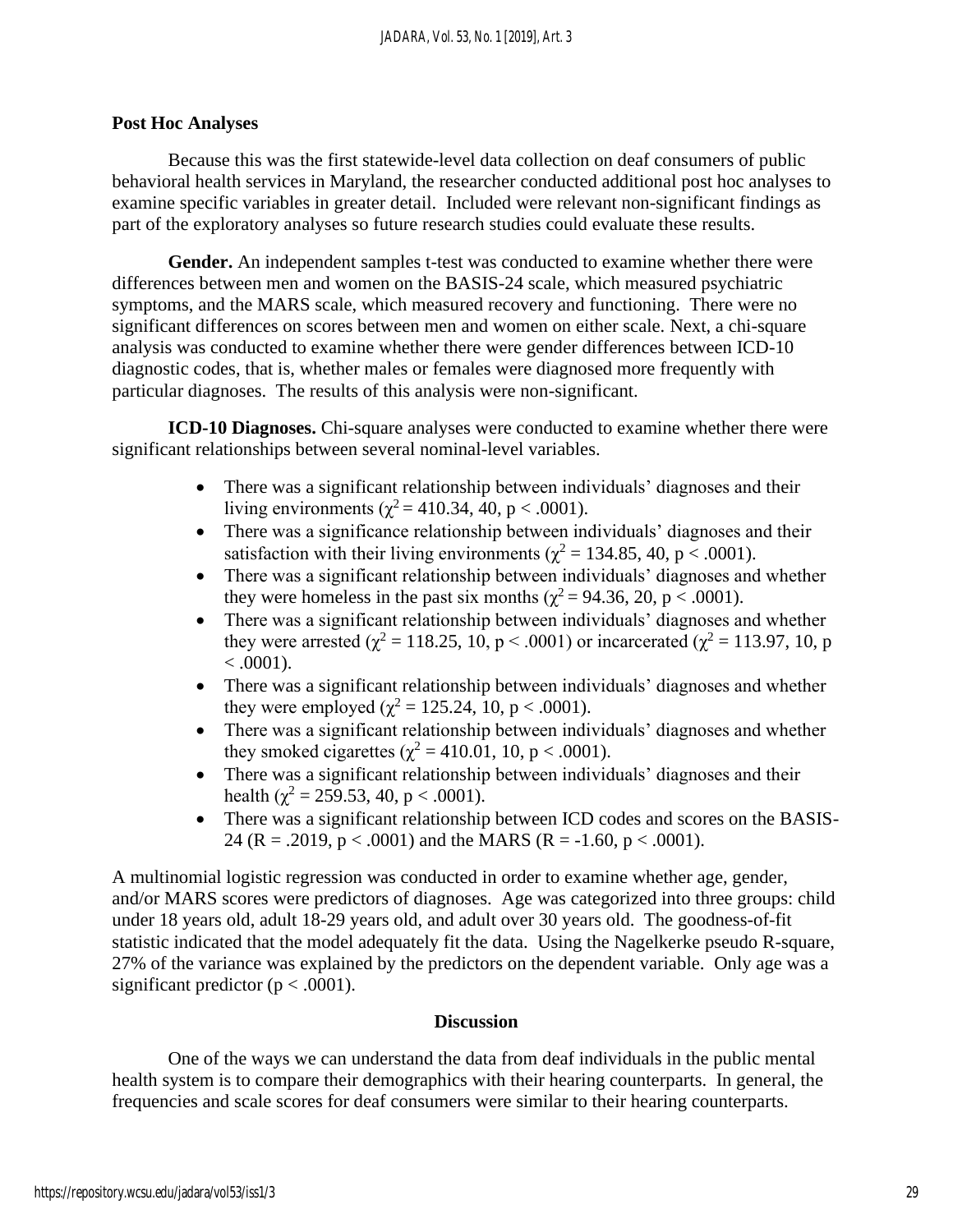Again similar to their hearing counterparts, the majority of deaf individuals resided in private homes (80%) compared with 84.4% (2016) and 84.7% (2017).

Scores on the MARS were only slightly lower than their hearing counterparts. Deaf participants scored a 3.31, which indicated that they felt somewhat confident compared to average scores of 3.38 (2016) and 3.41 (2017).

On the BASIS-24, deaf consumers reported having the most difficulty with depression, emotional lability, and depression, which was similar to their hearing counterparts. See Table 6 for a comparison of mean scores on the BASIS-24 overall functioning dimension as well as the subscales for deaf and hearing consumers.

# **Table 6**

| <b>Subscale</b>           | <b>Deaf Mean</b> | <b>Hearing Mean 2016</b> | <b>Hearing Mean 2017</b> |
|---------------------------|------------------|--------------------------|--------------------------|
| <b>Overall: Adult</b>     | 3.00             | 1.59                     | 1.60                     |
| <b>Functioning</b>        |                  |                          |                          |
| <b>Emotional Lability</b> | 2.03             | 2.02                     | 2.04                     |
| <b>Depression</b>         | 1.93             | 1.94                     | 1.96                     |
| Relationship              | 1.68             | 1.67                     | 1.68                     |
| <b>Psychosis</b>          | 0.97             | 0.81                     | 0.84                     |
| <b>Substance Abuse</b>    | 0.79             | 0.62                     | 0.61                     |
| <b>Self-Harm</b>          | 0.42             | 0.38                     | 0.38                     |

Comparison of Mean Scores on the BASIS-24 Overall Functioning Dimension and Subscales among Deaf and Hearing Consumers.

Only 17.5% of the sample reported being currently employed compared to 26.3% of hearing counterparts in 2016 and 27.1% in 2017. This finding is consistent with studies that indicate lower employment rates for deaf individuals (Garberoglio, Cawthon, & Bond, 2016). Among deaf individuals without behavioral health issues, 47% of deaf individuals are not employed (Garberoglio et al., 2016).

Approximately 6% of the deaf sample reported being arrested and in jail or prison in the past six months compared with 5.2% of hearing individuals in 2016 and 5% in 2017. Though the rates of arrest and/or imprisonment are slightly higher than their hearing counterparts, there are no national statistics about arrest and incarceration rates among deaf individuals.

More than half of the deaf respondents (53.8%) reported that they smoke cigarettes compared to 40.7% of hearing individuals in 2016 and 38.3% in 2017. Approximately 85% of deaf smokers reported smoking between 1 and 20 cigarettes per day, similar to hearing smokers (84.6% in 2016 and 85.2% in 2017).

Approximately 43% of the sample was diagnosed with a mood disorder, such as depression and bipolar disorder. Nearly a quarter of the sample (24.35%) was diagnosed with a substance abuse disorder. The third highest category of diagnoses, anxiety disorders, applied to 13.21% of the sample. The BHA public database did not provide diagnoses from hearing consumers. So it was impossible at this point to compare rates of diagnoses between deaf and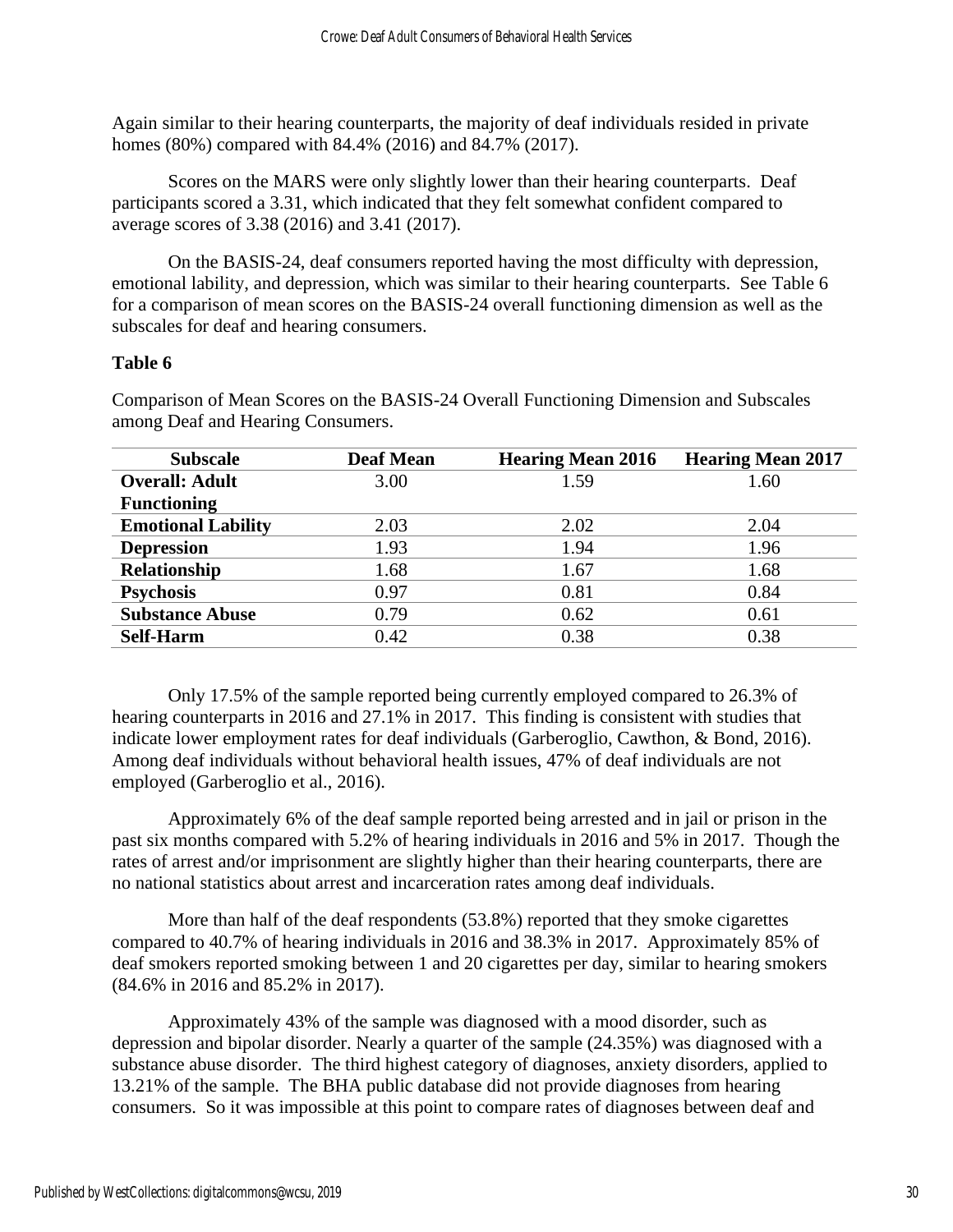hearing consumers. The high incidence of mood disorders is comparable to other studies of with deaf individuals (Anderson, Craig, & Ziedonis, 2016; Anderson, 2010; Crowe, 2015; Crowe, 2017c; Fellinger, Holzinger, & Pollard, 2012; Pertz, Plegue, Diehl, Zazove, & McKee, 2018). A significant concern is also the high incidence (nearly 25%) of alcohol and substance use disorders. Within the deaf sample diagnosed with a substance use disorder, nearly 75% were addicted to opioids.

The post hoc analyses suggest that there are numerous variables that are associated with particular diagnoses, such as where deaf individuals live, how satisfied they are where they live, whether they have been homeless, arrested, or incarcerated, whether they were employed, smoked cigarettes, their perspectives of their general health. Other studies suggest similar associations in studies of hearing individuals who have behavioral health issues (Ferron, Devitt, McHugo, Gregory, Jonikas, Cook, & Brunette, 2016; Rao, Raney, & Xiong, 2015; Saavedra, Lopez, Gonzalez, Arias, & Crawford, 2015; Zolezzi, Abdulrhim, Isleem, Zahrah, & Eltorki, 2017).

Results also indicated that deaf children and adults were significantly less likely to be diagnosed with: a) mental and behavioral disorders due to substance use, b) schizophrenia spectrum disorders, c) and mood disorders. Deaf children and adults were significantly more likely to be diagnosed with pervasive developmental disorders and behavioral disorders, usually in early childhood or adolescent onset. This is supported by other studies that point to language development, dysfluency, and deprivation as having an effect (Crump & Hamerdinger, 2016; Hall, Levin, & Anderson, 2017; Mathos & Pollard, 2016). Deaf children are only more likely to be diagnosed with anxiety and intellectual disabilities. Though few studies exist about specific diagnoses among deaf individuals, several studies indicate that diagnoses of intellectual disabilities and mental disorders, such as anxiety, are prevalent (Dammeyer & Chapman, 2017; Dehnabi, Radsepehr, & Foushtanghi, 2017).

# **Strengths and Limitations**

A strength of this research is that this was the first time statewide behavioral health outcome data were obtained from a population of deaf individuals in Maryland. The data on deaf consumers reveal that in many respects, their demographic profiles are similar to others in the behavioral health care system. Up until now, this knowledge had been unknown. In addition, the number of deaf adults in the behavioral health care system is much greater than expected. This database identified approximately 230 deaf services provider, which again, was unexpected. Finally, the data from all deaf consumers in the dataset were used, which gives aggregated information directly from a target population.

There are limitations to this dataset. The deaf individuals in this sample only included those who had medical assistance or were eligible for medical assistance. There are most likely many more deaf individuals in Maryland who receive behavioral health services with private insurance plans, Medicare plans, or self-pay. In addition, there are untold numbers of deaf individuals who have mental health or substance use problems, but do not seek help. Another limitation is that the public dataset found on the BHA website did not present a breakdown of diagnoses. Thus, the prevalence of particular diagnoses of deaf consumers were not compared to their hearing counterparts.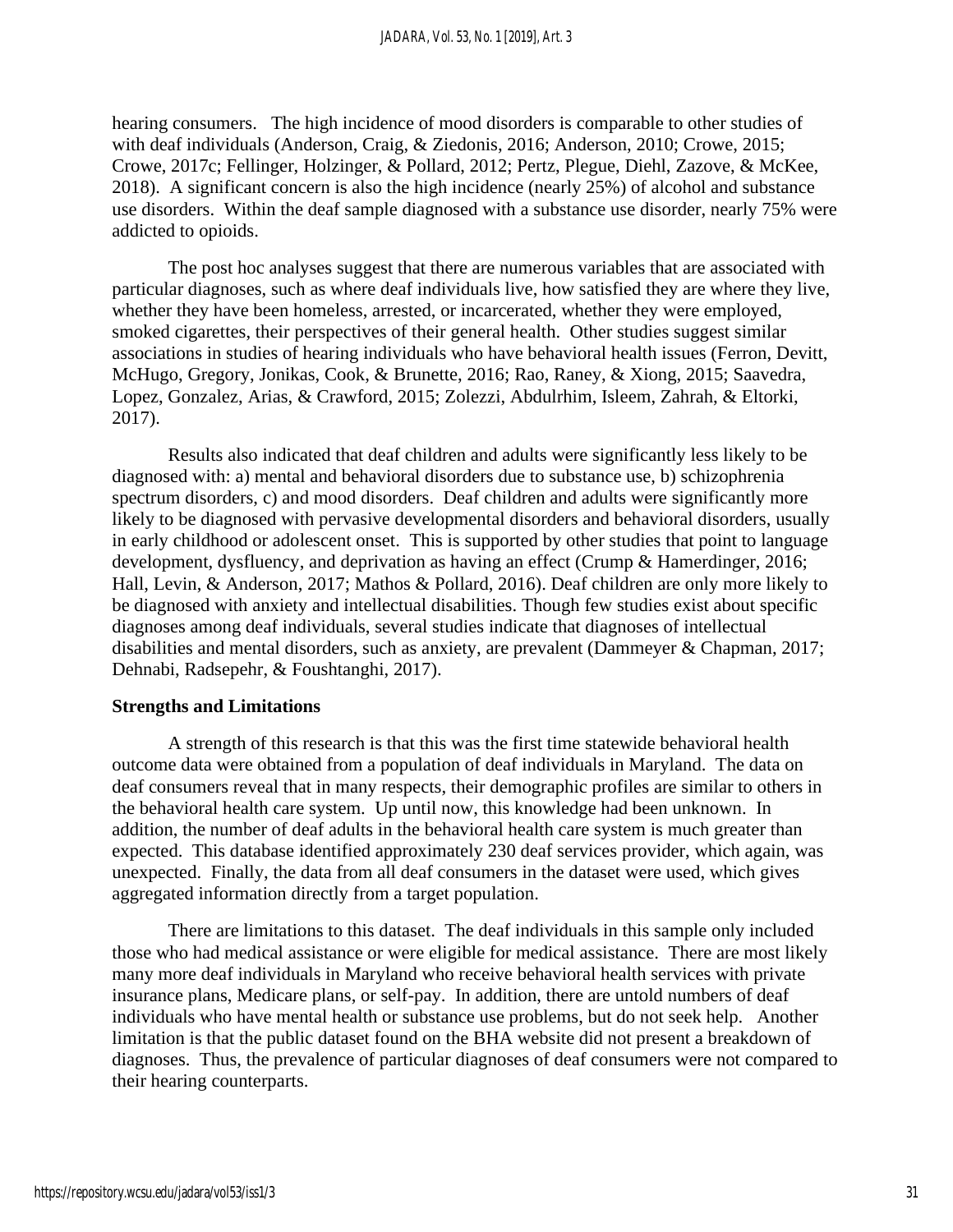## **Implications for Future Research and Practice**

Recent modifications to the OMS interview now allow deaf-related data to be extracted, which can help clinicians, researchers, and behavioral health policymakers better understand the profiles of deaf consumers in the public behavioral health system. Also, the dataset only included those receiving medical assistance or were eligible for medical assistance. Though the number of deaf individuals is large, the actual number of deaf individuals who are receiving services or could benefit from services is much larger.

The results of this study raise immediate concerns about the prevalence of mental health and substance use problems among a large number of deaf Maryland residents. The issue of specific substance use such as opioids points to a need for increased service providers and programs able to work with dually-diagnosed deaf consumers. Clinicians who regularly work with deaf consumers in Maryland are part of a small close-knit group who know one another and often refer clients to each other. Since over 200 providers of deaf services were identified in the dataset, there are questions about the degree of cultural sensitivity and linguistic adequacy of the service providers. A next step may be to survey providers of deaf services to evaluate the levels of expertise and linguistic fluency among clinicians.

The dataset also included a sample of deaf children in the behavioral health system in Maryland. This data will be analyzed and disseminated as a second part to this study. The profiles presented in this study were of deaf adults aged 18 years and older; however, some deaf youth remain in school beyond 18 years old. There is a different OMS interview available for deaf youth, which may shed light on the demographics of this sub-group of the deaf community.

Finally, the findings of post hoc analyses suggest that more in-depth research is needed to better understand the relationship of diagnoses and other variables, such as employment, housing, arrests, incarceration, and health. Large-scale studies are virtually nonexistent in the literature. Now that data are available, trends of deaf populations is a possibility. Studies about the reliability of diagnoses of deaf individuals as compared to hearing would be important to consider.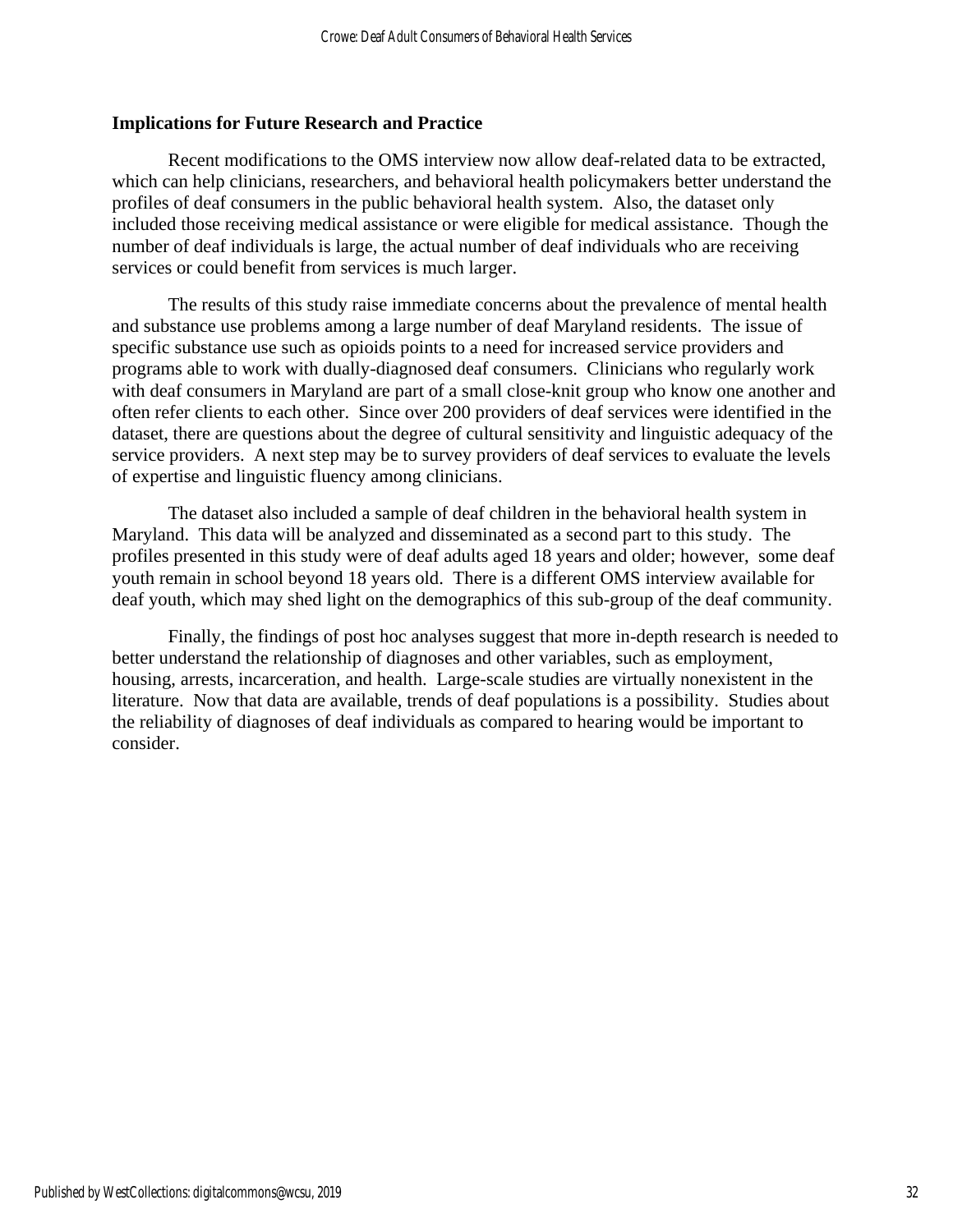#### **References**

- Anderson, M. (2010). *Prevalence and predictors of intimate partner violence victimization in the deaf community* [Published doctoral dissertation]. Available from ProQuest Dissertations and Theses database. (UMI No. 3441295).
- Anderson, M., Craig, K., & Ziedonis, D. (2016). Barriers and facilitators to deaf trauma survivors' help-seeking behavior: Lessons for behavioral clinical trials research. *Journal of Deaf Studies and Deaf Education, 22*(1), 118-130. doiorg.proxyga.wrlc.org/10.1093/deafed/enw066
- Behl, D., & Kahn, G. (2015). Provider perspectives on telepractice for service families of children who are deaf or hard of hearing. *International Journal of Telerehabilitation, 7*(1), 1-2. doi: 10.5195/IJT.2015.6170
- Blaiser, K., Behl, D., Callow-Heusser, C., & White, K. (2013). Measuring costs and outcomes of tele-intervention when serving families of children who are deaf/hard of hearing. *International Journal of Telerehabilitation, 5*(2), 3-10. doi: 10.5195/IJT.2013.6129.
- Crowe, T. (2015). Domestic violence services for the deaf community. *JADARA, 49*(2), 102-119.
- Crowe, T. (2017a). Is telemental health services a viable alternative to traditional psychotherapy for deaf individuals? *Community Mental Health Journal, 53,* 154-162. doi: 10.1007/s10597-016-0025-3
- Crowe, T. (2017b). Telemental health services as a targeted intervention for individuals who are deaf and hard of hearing. *JADARA, 51*(1), 1-11.
- Crowe, T. (2017c). Help-seeking behaviors among deaf and hard of hearing adults. *Urban Social Work, 1*(2), 1-13.
- Crump, C., & Hamerdinger, S. (2017). Understanding etiology of hearing loss as a contributor to language dysfluency and its impact on assessment of treatment of people who are deaf in mental health settings. *Community Mental Health Journal, 53*(8), 922-928. doi:10.1007/s10597-017-0120-0
- Dammeyer, J., & Chapman, M. (2017). Prevalence and characteristics of self-reported physical and mental disorders among adults with hearing loss in Denmark: A national survey. *Social Psychiatry and Psychiatric Epidemiology, 52*(7), 807-813. doi: 10.1007/x00127- 017-1397-6.
- Dehnabi, A., Radsepehr, H., & Foushtangi, K. (2017). The effect of mindfulness-based stress reduction on social anxiety of the deaf. *Annals of Tropical Medicine and Public Health, 10*(5), 1248-1252.doi: 10.4103/ATMPH\_280\_17.
- Fellinger, J. Holzinger, D., & Pollard, R. (2012) Mental health of deaf people. *Lancet, 379*(9820), 1037-1044.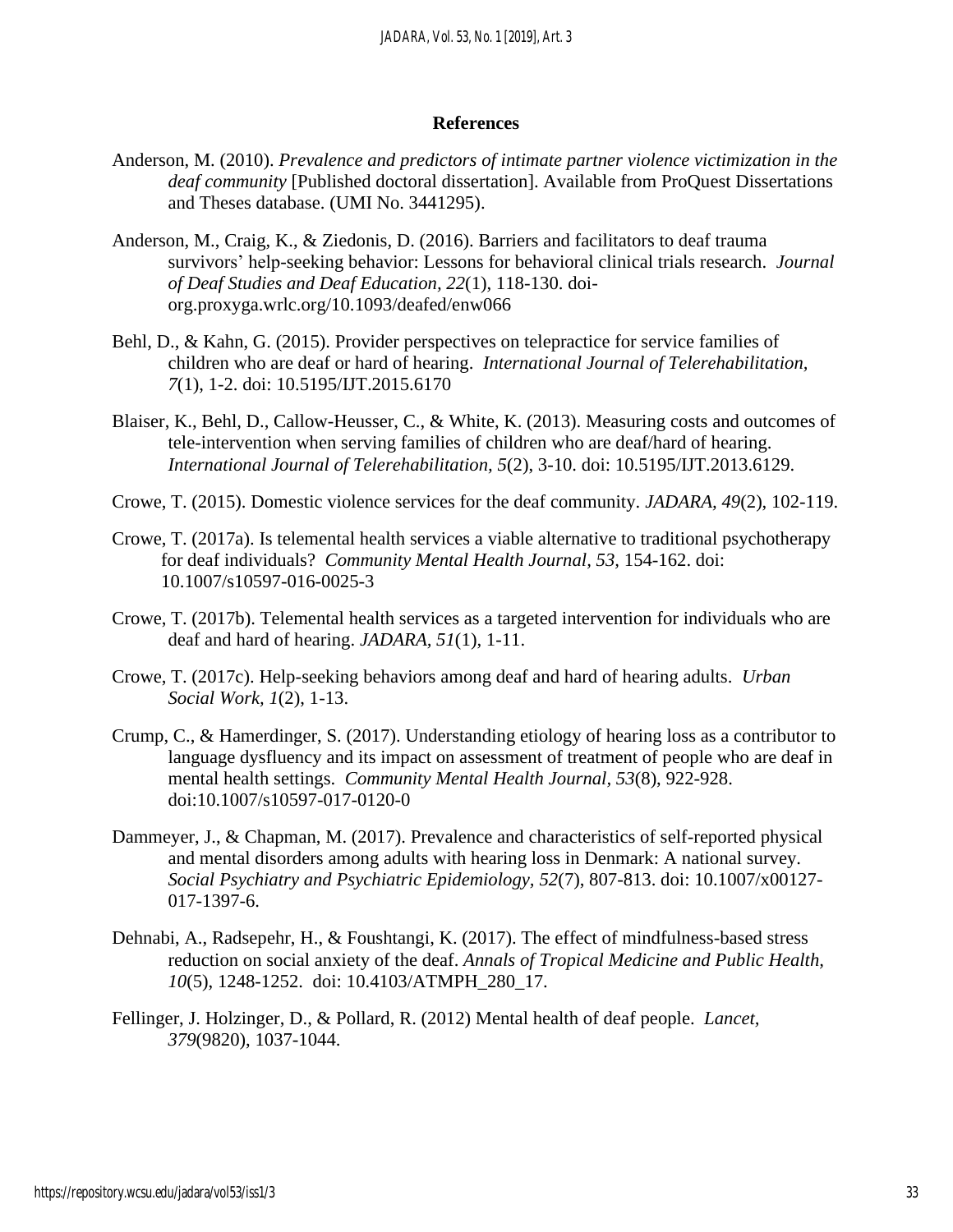- Ferron, J., Devitt, T., McHugo, G., Jonikas, J., Cook, J., & Brunette, M. (2016). Abstinence and use of community-based cessation treatment after a motivational intervention among smokers with severe mental illness. *Community Health Journal, (52*)4, 446-456.
- Garberoglio, C., Cawthon, S., & Bond, M. (2016). Deaf people and employment in the United States: 2016. Washington, DC: Office of Special Education Programs, National Deaf Center on Postsecondary Outcomes.
- Hall, W., Levin, L., & Anderson, M. (2017). Language deprivation syndrome: Possible neurodevelopmental disorder with sociocultural origins. *Social Psychiatry Psychiatric Epidemiology, 52,* 761-776. doi: 10.1007/s00127-017-1351-7
- Kuenburg, A., Fellinger, P., & Fellinger, J. (2016). Health care access among deaf people. *Journal of Deaf Studies and Deaf Education, 21*(1), 1-10. doiorg.proxyga.wrlc.org/10.1093/deafed/env042
- Marschark, M., Zettler, I., & Dammeyer, J. (2017). Social dominance orientation, language orientation, and deaf identity. *Journal of Deaf Studies and Deaf Education, 22*(3), 269- 277. doi-org.proxyga.wrlc.org/10.1093/deafed/enx018
- Maryland Behavioral Health Administration. (2016). Potential Outcome Measurement System (OMS) indicators for those at risk of overdose-related deaths. *Data Shorts, 5*(1). Retrieved from https://bha.health.maryland.gov/Documents/DataShortVol.5\_Issue1.pdf
- Maryland Behavioral Health Administration. (2018). Outcome Measurement Systems (Datamart). Retrieved from [http://maryland.beaconhealthoptions.com/services/OMS\\_Welcome.html](http://maryland.beaconhealthoptions.com/services/OMS_Welcome.html)
- Mathos, K., & Pollard, R. (2016). Capitalizing on community resources to build specialized behavioral health services together with persons who are deaf, deafblind, and hard of hearing. *Community Mental Health Journal, 52*(2), 187-193. doi:10.1007/s10597-015- 9940-y
- National Center for Health Statistics. (2018). *Selected estimates based on data from the 2017 National Health Interview Survey*. Retrieved from <https://www.cdc.gov/nchs/nhis/releases/released201806.htm>
- Pertz, L., Plegue, M., Diehl, K., Zazove, P., & McKee, M. (2018). Addressing mental health needs of deaf patients through an integrated health care model. *Journal of Deaf Studies and Deaf Education, 23*(3), 240-248. [doi-org.proxyga.wrlc.org/10.1093/deafed/eny002](https://doi-org.proxyga.wrlc.org/10.1093/deafed/eny002)
- Rao, S., Raney, L., & Xiong, G. (2015). Reducing medical comorbidity and mortality in severe mental illness. *Current Psychiatry, 14*(7), 14-20.
- Saavedra, J., Lopez, M., Gonzalez, S., Arias, S., & Crawford, P. (2015). Cognitive and social functioning correlates of employment among people with severe mental illness. *Community Mental Health Journal, 52*(1), 851-858.
- Substance Abuse and Mental Health Services Administration. (2018). About us. Retrieved from <https://www.samhsa.gov/about-us>